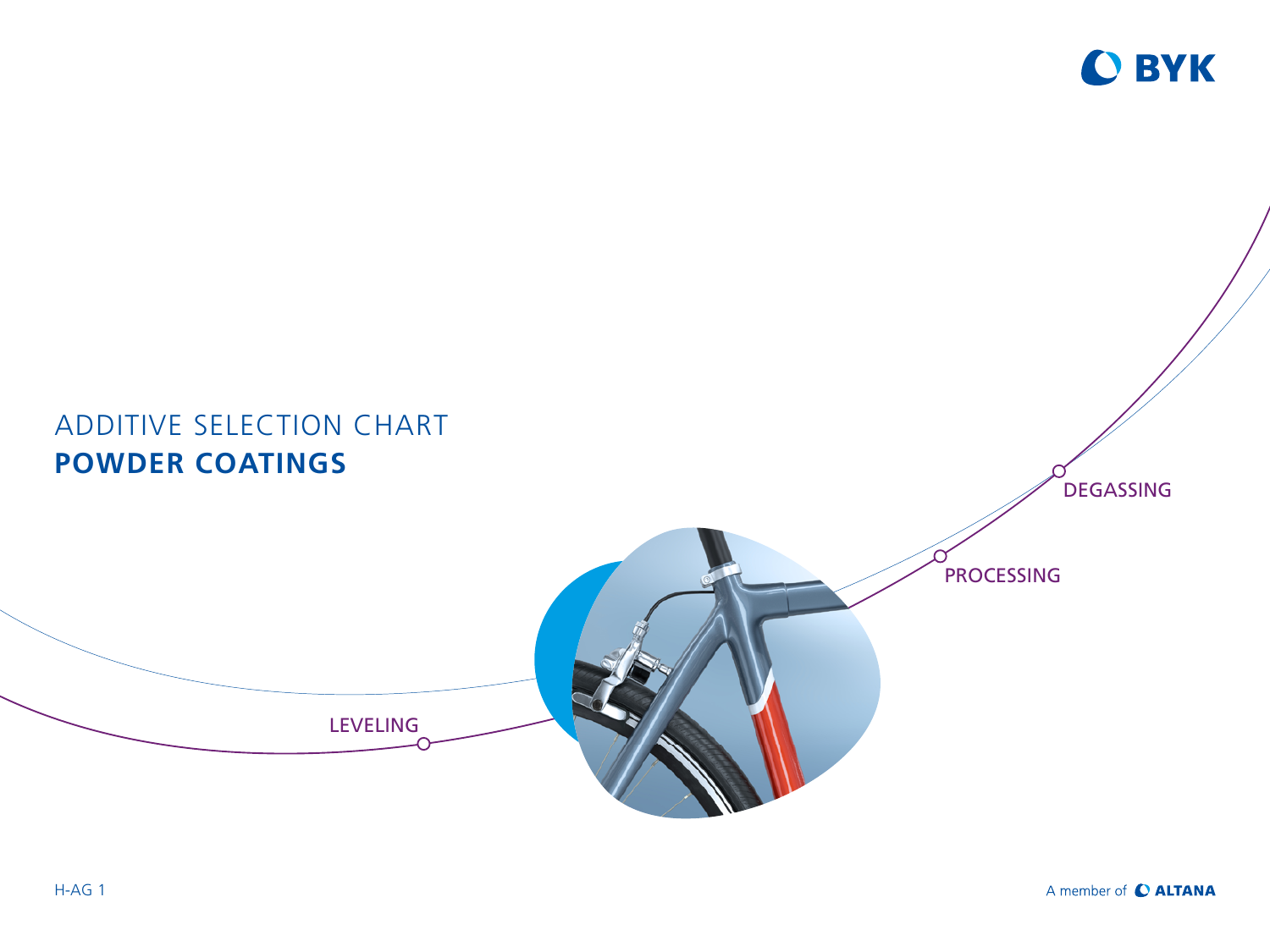## **Powder coatings (1/2)**

| <b>Application</b>                        | <b>Pigmented powder coatings</b>                                                                            |                                                                                                             |                                                                                                                    | <b>Powder clearcoats</b>       |                                                                    | <b>Production of</b>                              |                                              |
|-------------------------------------------|-------------------------------------------------------------------------------------------------------------|-------------------------------------------------------------------------------------------------------------|--------------------------------------------------------------------------------------------------------------------|--------------------------------|--------------------------------------------------------------------|---------------------------------------------------|----------------------------------------------|
|                                           | <b>Standard resins</b>                                                                                      | Low temperature cure                                                                                        | <b>Thin layer</b>                                                                                                  | <b>UV curing</b>               | <b>Standard resins</b>                                             | <b>UV</b> curing                                  | masterbatch resins                           |
| Leveling, anti-crater                     | <b>BYK-360 PO</b><br>BYK-368 PO<br><b>BYK-3900 P●</b><br>BYK-3902 P ●<br><b>BYK-364 PO</b>                  | BYK-368 PO<br>BYK-3900 PO<br>BYK-3902 P●<br>BYK-364 P O                                                     | BYK-3902 PO                                                                                                        | BYK-368 PO<br>BYK-3902 P ○     | BYK-3900 PO<br>BYK-3933 PO<br>For acrylates:<br><b>BYK-361 N</b> ● | BYK-361 N ●                                       | BYK-356 ●<br>BYK-361 N ●<br><b>BYK-359 ○</b> |
| <b>Improved recoatability</b>             | BYK-3933 PO<br><b>BYK-364 P</b> ○                                                                           | BYK-3933 PO<br>BYK-364 P O                                                                                  |                                                                                                                    |                                |                                                                    |                                                   |                                              |
| <b>Improved anti-crater</b><br>robustness | BYK-3931 P* ·                                                                                               | BYK-3931 P <sup>*</sup> ●                                                                                   | BYK-3931 P <sup>*</sup> ●                                                                                          | BYK-3931 P* ·                  |                                                                    |                                                   |                                              |
| <b>Processing</b>                         | <b>BYK-3950 P●</b><br>BYK-3951 PO<br>BYK-3955 PO<br>CERAFLOUR 960 O<br>DISPERBYK-2200 ○<br>DISPERBYK-2205 O | BYK-3950 PO<br>BYK-3951 PO<br><b>BYK-3955 P●</b><br>CERAFLOUR 960 O<br>DISPERBYK-2200 O<br>DISPERBYK-2205 O | <b>BYK-3950 P●</b><br>BYK-3951 PO<br><b>BYK-3955 P●</b><br>CERAFLOUR 960 ○<br>DISPERBYK-2200 ○<br>DISPERBYK-2205 O |                                |                                                                    |                                                   |                                              |
| <b>Gloss reduction</b>                    | <b>BYK-3938 P●</b><br>CERAFLOUR 970 ●<br>CERAFLOUR 929 NO<br>CERAFLOUR 950 ○<br>CERAFLOUR 991 O             | BYK-3938 PO<br>CERAFLOUR 929 N ○<br>CERAFLOUR 950 ○                                                         | <b>BYK-3938 P●</b><br>CERAFLOUR 929 N ○<br>CERAFLOUR 950 O<br>CERAFLOUR 991 O                                      | BYK-3938 PO<br>CERAFLOUR 950 ○ | <b>BYK-3938 P●</b><br>CERAFLOUR 970 ○<br>CERAFLOUR 991 O           | BYK-3938 PO<br>CERAFLOUR 970 ○<br>CERAFLOUR 991 O |                                              |
| <b>Surface slip</b>                       | BYK-3932 PO                                                                                                 | BYK-3932 PO                                                                                                 | <b>BYK-3932 P●</b>                                                                                                 | <b>BYK-3932 P●</b>             | BYK-3932 PO<br>CERAFLOUR 960 ○                                     | BYK-3932 P●                                       |                                              |
| <b>Scratch resistance, slip</b>           | BYK-3932 PO<br>CERAFLOUR 981 R ●<br>CERAFLOUR 996 R ●<br>CERAFLOUR 997 R ○                                  | BYK-3932 PO<br><b>CERAFLOUR 996 RO</b><br>CERAFLOUR 981 R ○<br>CERAFLOUR 997 R ○                            | BYK-3932 PO<br><b>CERAFLOUR 996 RO</b><br>CERAFLOUR 997 R ○                                                        | BYK-3932 PO<br>CERAFLOUR 950 O |                                                                    |                                                   |                                              |
| <b>Adhesion promoter</b>                  | BYK-3941 PO<br>BYK-3942 PO                                                                                  | BYK-3941 PO<br>BYK-3942 PO                                                                                  | <b>BYK-3941 P●</b><br><b>BYK-3942 P●</b>                                                                           |                                |                                                                    |                                                   |                                              |
| Anti-slip                                 | CERAFLOUR 970 ●                                                                                             |                                                                                                             | CERAFLOUR 970 ●                                                                                                    |                                |                                                                    |                                                   |                                              |

 $\bullet$  First recommendation  $\circ$  Second recommendation  $*$  only in combination with standard leveling additives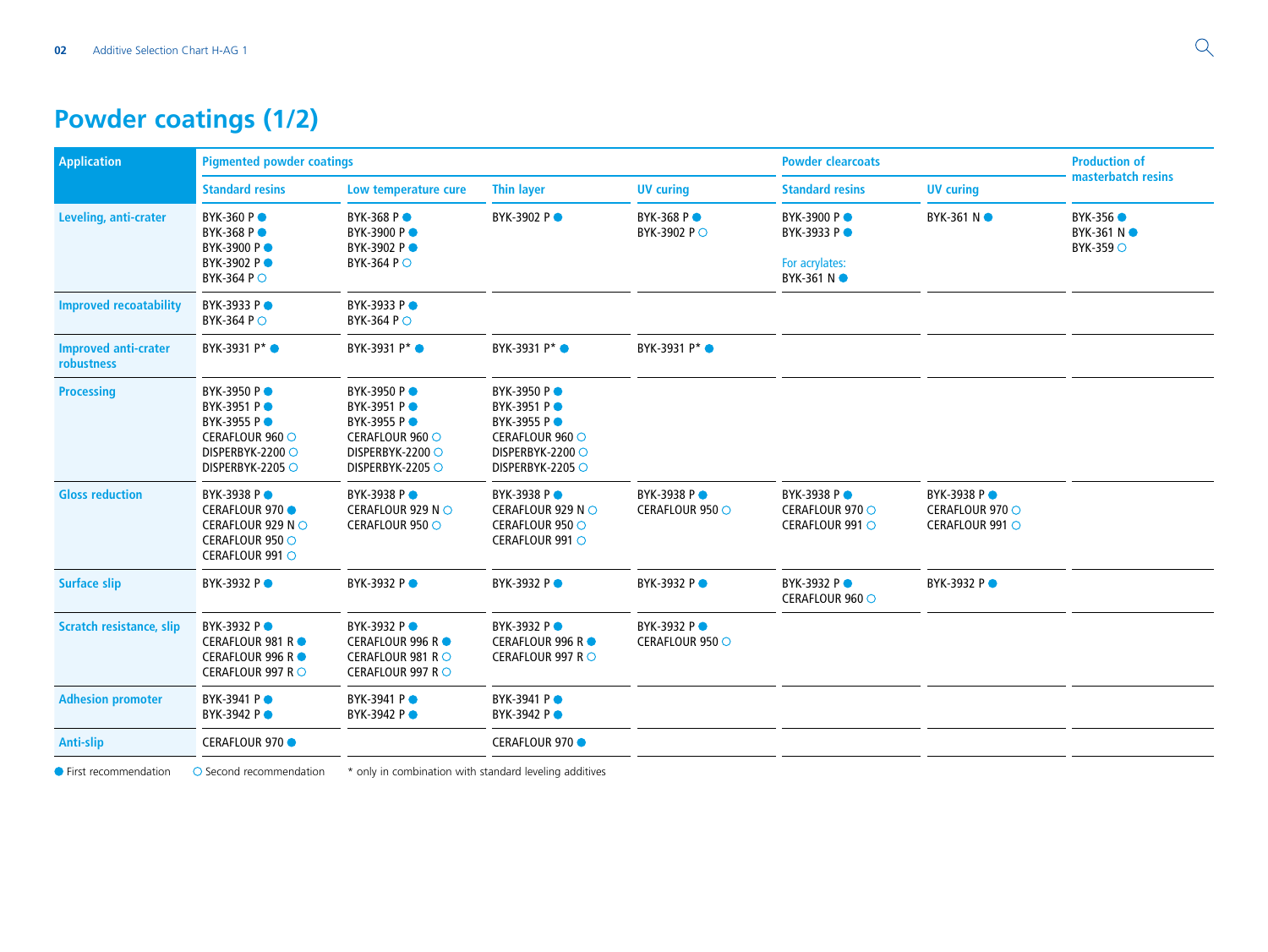## **Powder coatings (2/2)**

| <b>Application</b>                                                 | <b>Pigmented powder coatings</b>                                                                                    |                                                                                                                            |                                                                                                                          | <b>Powder clearcoats</b>                                                                                                          |                                    | <b>Production of</b> |                    |
|--------------------------------------------------------------------|---------------------------------------------------------------------------------------------------------------------|----------------------------------------------------------------------------------------------------------------------------|--------------------------------------------------------------------------------------------------------------------------|-----------------------------------------------------------------------------------------------------------------------------------|------------------------------------|----------------------|--------------------|
|                                                                    | <b>Standard resins</b>                                                                                              | Low temperature cure                                                                                                       | <b>Thin layer</b>                                                                                                        | <b>UV</b> curing                                                                                                                  | <b>Standard resins</b>             | <b>UV</b> curing     | masterbatch resins |
| <b>Outgassing</b><br>(porous substrate)                            | CERAFLOUR 961 ●<br>CERAFLOUR 962 ●<br><b>BYK-3950 P</b> ○<br>BYK-3951 PO<br>BYK-3955 P ○                            | CERAFLOUR 961 ●<br>CERAFLOUR 962 ●<br><b>BYK-3950 P</b> ○<br><b>BYK-3951 P○</b><br><b>BYK-3955 P ○</b>                     | CERAFLOUR 961 ●<br>CERAFLOUR 962 ●<br><b>BYK-3950 P ○</b><br>BYK-3951 PO<br><b>BYK-3955 P ○</b>                          | CERAFLOUR 961 ●<br>CERAFLOUR 962 ●<br><b>BYK-3950 P ○</b><br><b>BYK-3951 P</b> ○<br><b>BYK-3955 P ○</b>                           |                                    |                      |                    |
| <b>Degassing</b><br>(trapped air/humidity/<br><b>HAA-systems</b> ) | CERAFLOUR 960 ●<br>CERAFLOUR 964 ●<br><b>BYK-3950 P</b> ○<br>BYK-3951 P ○<br><b>BYK-3955 P ○</b><br>CERAFLOUR 993 O | <b>CERAFLOUR 964 ·</b><br><b>BYK-3950 P</b> ○<br>BYK-3951 P ○<br><b>BYK-3955 P</b> ○<br>CERAFLOUR 960 ○<br>CERAFLOUR 993 O | <b>CERAFLOUR 960 ·</b><br>CERAFLOUR 964 ●<br><b>BYK-3950 P○</b><br><b>BYK-3951 P○</b><br>BYK-3955 P ○<br>CERAFLOUR 993 O | <b>CERAFLOUR 960 ·</b><br><b>CERAFLOUR 964 ·</b><br><b>BYK-3950 P ○</b><br>BYK-3951 P ○<br><b>BYK-3955 P ○</b><br>CERAFLOUR 993 O | CERAFLOUR 964 ●<br>CERAFLOUR 960 O |                      |                    |
| <b>Texture</b>                                                     | CERAFLOUR 959 ●<br>CERAFLOUR 966 ●<br><b>CLAYTONE-AF O</b><br><b>CLAYTONE-HY O</b>                                  | CERAFLOUR 959 ●<br>CERAFLOUR 966 ●<br><b>CLAYTONE-AF O</b><br><b>CLAYTONE-HY O</b>                                         | <b>CERAFLOUR 959</b><br><b>CERAFLOUR 966 ·</b><br><b>CLAYTONE-AF O</b><br><b>CLAYTONE-HY O</b>                           | CERAFLOUR 959 ●<br>CERAFLOUR 966 ●                                                                                                |                                    |                      |                    |
| <b>Structure, hammertone</b><br>effect, antique effect             | CERAFLOUR 967 ●                                                                                                     | CERAFLOUR 967 ●                                                                                                            |                                                                                                                          |                                                                                                                                   |                                    |                      |                    |
| <b>Pigment wetting</b>                                             | BYK-3950 PO<br>BYK-3951 PO<br>BYK-3955 PO<br>DISPERBYK-2200 ○<br>DISPERBYK-2205 O<br>RHEOBYK-7590 ○                 | BYK-3950 PO<br>BYK-3951 PO<br><b>BYK-3955 P●</b><br>DISPERBYK-2200 ○<br>DISPERBYK-2205 O<br>RHEOBYK-7590 ○                 | BYK-3950 PO<br>BYK-3951 PO<br>BYK-3955 PO<br>DISPERBYK-2200 ○<br>DISPERBYK-2205 O<br>RHEOBYK-7590 ○                      |                                                                                                                                   |                                    |                      |                    |
| <b>Viscosity increase</b>                                          | <b>CLAYTONE-40 ●</b><br><b>CLAYTONE-HY</b><br><b>CLAYTONE-AF O</b><br>GARAMITE-1958 O<br>GARAMITE-7305 $\circ$      | <b>CLAYTONE-40 ●</b><br><b>CLAYTONE-HY</b><br><b>CLAYTONE-AF O</b><br>GARAMITE-1958 $\circ$<br>GARAMITE-7305 O             | <b>CLAYTONE-40</b><br><b>CLAYTONE-HY</b> •<br><b>CLAYTONE-AF O</b><br>GARAMITE-1958 $\circ$<br>GARAMITE-7305 O           |                                                                                                                                   |                                    |                      |                    |
| • First recommendation                                             | ○ Second recommendation                                                                                             | * only in combination with standard leveling additives                                                                     |                                                                                                                          |                                                                                                                                   |                                    |                      |                    |